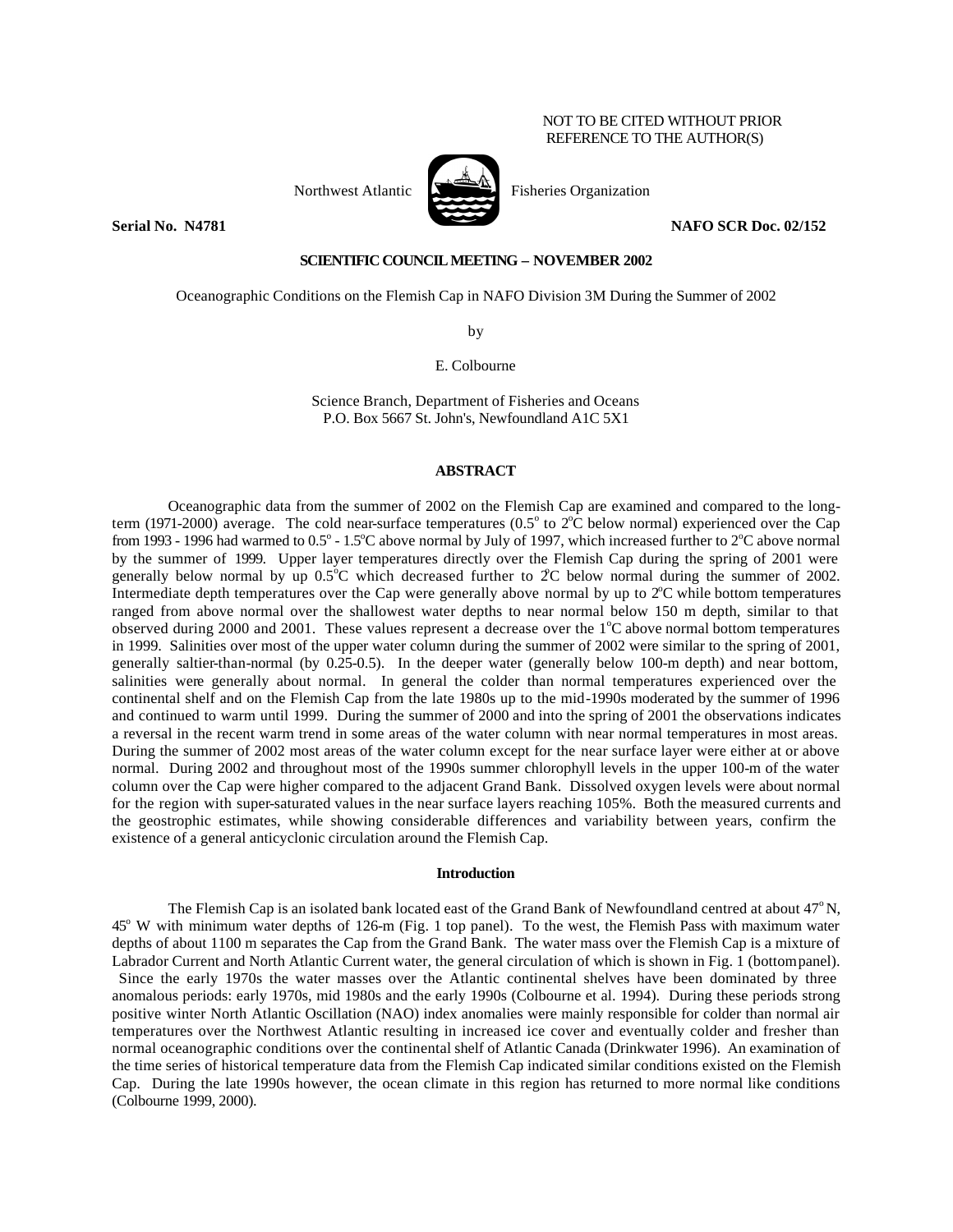The monthly mean temperature and salinity along the standard Flemish Cap Section (Fig. 1) have been published by Keeley (1981) and includes observations from 1910 to 1980. Drinkwater and Trites (1986) published spatially averaged temperature and salinity from all available bottle data from 1910 to 1982 over the Flemish Cap area. Numerous reviews and studies of the physical oceanography around the Flemish Cap were conducted during the Flemish Cap Project of the late 1970s and early 1980s (Hays et al. 1978, Bailey 1982, Akenhead 1981). More recent reviews of oceanographic conditions in the region compared 1993 and 1995-2001 observations with the long-term mean and also presented time series of temperature and salinity anomalies at various depths around the Cap (Colbourne 1993, 1995, 1996, 1997, 1998a, 1998b, 1999, 2000, 2001). Stein (1996) summarised the most recent studies of oceanographic conditions on the Flemish Cap. Additionally, Cervifio and Prego (1996), Garabana et al. (2000) and Lopez (2001) have presented hydrographic conditions on the Flemish Cap in July from fisheries research surveys conducted by the European Union. This manuscript presents an update to these studies by including data up to the summer of 2002 and represents the tenth such review of oceanographic conditions on and around the Flemish Cap in support of the annual shrimp assessment for NAFO Division 3M.

The report describes oceanographic variability on the Flemish Cap during the summer of 2002 with a comparison to the long-term mean, based on all available historical data. The normal has been defined as the 30-year period from 1971-2000. The observations presented here were made by Canada's Department of Fisheries and Oceans oceanographic survey during the summer of 2002. During these surveys oceanographic observations were made along the standard NAFO Flemish Cap transect at 47° N latitude (Fig. 1 top panel). Physical oceanographic measurements included vertical profiles of temperature, salinity, chlorophyll, dissolved oxygen and ocean currents.

### *Average Temperature and Salinity*

Vertical distributions of the temperature and salinity fields over the Flemish Cap along  $47^{\circ}$  N averaged over the time period of June 30 to July 28 based on all available historical data from 1971-2000 are shown in Fig. 2. These dates were chosen to span a one-month time period centred on the 2002 observations. No other attempts were made to adjust the mean for possible temporal biasing arising from variations in the number of observations within the time interval.

The average surface temperature for this time period, ranges from  $7^{\circ}$ -8 $^{\circ}$ C on the Flemish Pass side of the Cap, to  $10^{\circ}$  -11<sup>o</sup>C over the Cap and to the east of the Cap (Fig. 2, upper panel). In the depth range of 50-150 m temperatures range from  $1^{\circ}$ -3<sup>o</sup>C on the Flemish Pass side of the Cap to  $3^{\circ}$ -4<sup>o</sup>C over the Cap and  $3^{\circ}$ -6<sup>o</sup>C to the east of the Cap. Deeper water temperatures (200 m to bottom) in the Pass range from  $3^{\circ}$ -4 $^{\circ}$ C. Bottom temperatures over the Cap and on the eastern slopes of the Cap range from 3.5° to 4°C. The corresponding average surface salinities (Fig. 2, bottom panel) range from less than 33.25 in the Flemish Pass to about 33.5-33.75 over the Cap and eastward of the Cap. Near bottom over the Cap, in water depths of 150 to 300-m salinities range from 34.5 to 34.75. In general, cold sub-surface and relatively fresh surface water from the Newfoundland Shelf normally influences the water mass characteristics over most of the Flemish Cap.

#### *2002 Temperature and Salinity*

Surface temperatures over the Flemish Cap during the summer of 2002 (Fig. 3 top panel) ranged from about 8°-9°C, which were up to 2°C below normal in most areas (Fig. 3 bottom panel). Near-bottom temperatures over the Cap ranged from  $3.5^{\circ}$ -4 $\degree$ C, which were slightly above normal on the shallowest regions of the Cap in water depths of approximately 150 m and near normal in water depths >200 m. Below the surface layer, intermediate waters were above normal by up to  $2^\circ$ C across most of the region. Cold intermediate waters with temperatures <2 $^\circ$ C from the Newfoundland Shelf were present in the Flemish Pass during July of 2002.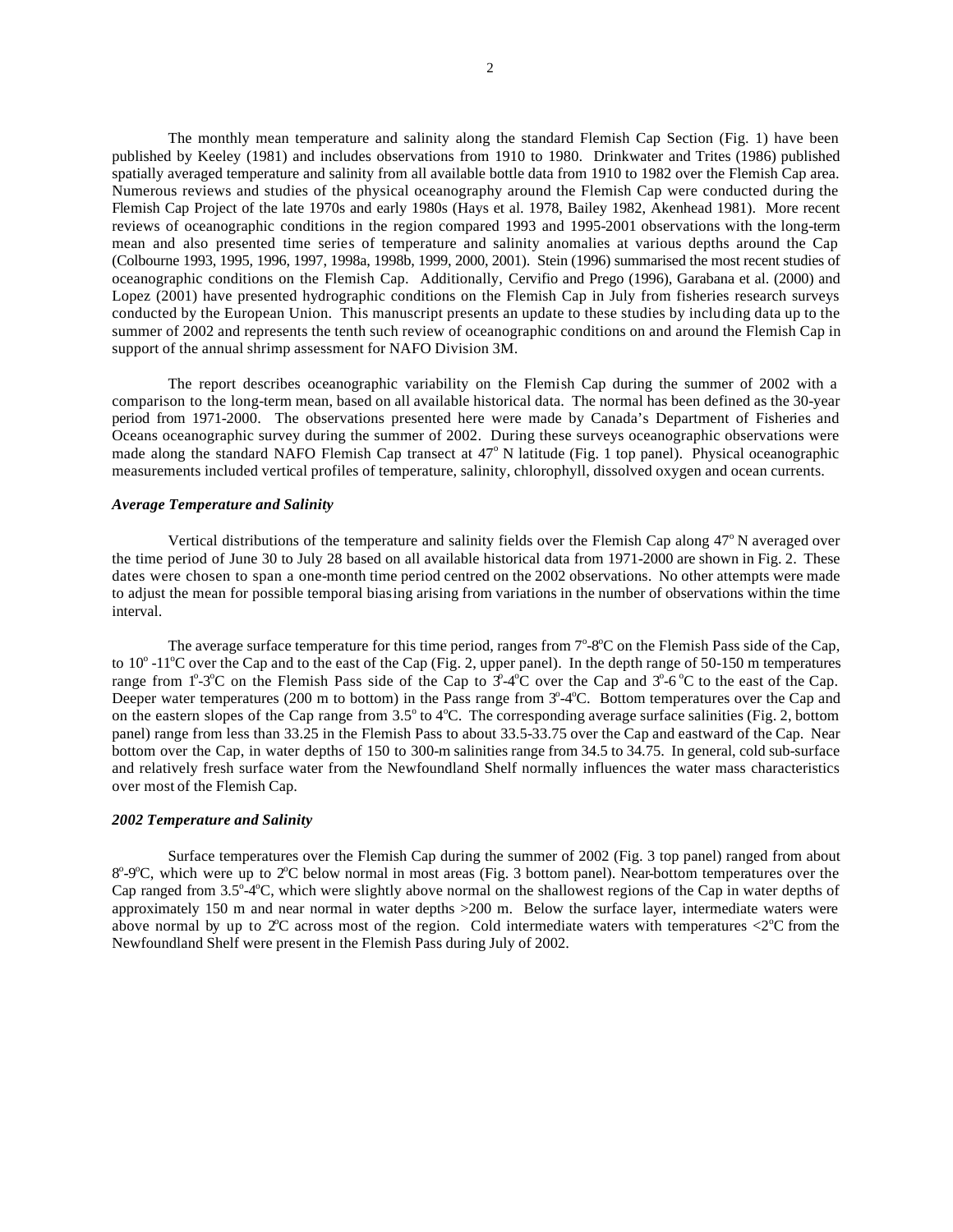The vertical distribution of salinities for the summer of 2002 (Fig. 4 top panel) show values ranging from <33.5 in the upper surface layers over the Flemish Pass to 34-34.5 over the Cap and regions to the east. Salinities near bottom over the Cap in water depths of 150 m were generally >34.5. Salinities in water depths >150 m ranged from 34.5-34.8. The corresponding salinity anomalies during the summer of 2002 were saltier-than-normal (by about 0.5) in the surface layer and by about 0.25 in water depths  $>75$  m to the bottom over the Cap. In the deeper water  $>250$  m salinities were near normal (Fig. 4 bottom panel).

### *Long-Term Trends in Temperature and Salinity*

Similar to conditions on the Newfoundland Shelf the monthly temperature anomalies in the upper water column on the Flemish Cap (Fig. 5 left panels) are characterised by 3 major cold periods: most of the 1970s, mid 1980s and the late 1980s to the mid-1990s. The cold period beginning around 1971 continued until about 1977. From 1978 to 1984 temperature anomalies showed a high degree of variability in the upper water column with a tendency towards positive anomalies. By 1985 in the top 100-m of the water column negative temperature anomalies had returned. This cold period moderated briefly in 1987-88 but returned again by 1989 and continued until the mid-1990s. From 1995 to 1998 temperatures moderated and remained above normal during the summer of 1999 in the depth range from 0 to 150 m. During 2000 and 2001 temperatures decreased significantly over 1999 values but remained near normal at 150 m and slightly above normal at shallower depths. Data from the spring and summer of 2002 indicates a return to colderthan-normal conditions at the surface, while values at 100-150 m depth indicates a slight increase to above normal values.

The time series of salinity anomalies (Fig. 5 right panels) show fresher-than-normal conditions during the mid-1970s and mid-1980s in the upper 100-m of the water column, with peak amplitudes reaching 0.9 below normal. In general, the magnitude of the salinity anomalies decreases with increasing depth. The trend in salinity values during the early 1990s was mostly below normal up until 1995 at the surface to 100-m depth. From 1996 to 1998 salinities were generally above normal. During 1999-2000 salinities were near the long-term average on the Flemish Cap but increased to above normal during 2001-2002. In general, the temperature and salinity (except for the 1990s) anomalies are very similar to those at Station 27 and elsewhere on the continental shelf over similar depth ranges (Colbourne 1998b). It should be noted however, that unlike the time series of anomalies from fixed points (e.g. Station 27), these anomalies are based on data collected over a larger geographical area and therefore may exhibit variability due to spatial differences in the monthly estimates. In addition, the annual values may be based on only a few monthly estimates for the year. Therefore caution should be used when interpreting short time scale features of these series, however the long-term trends generally show real features.

## *2002 Chlorophyll and Dissolved Oxygen*

The vertical distribution of dissolved oxygen saturation for the summer of 2002 along the standard NAFO transect across the Grand Bank and the Flemish Cap is shown in Fig. 6. These data were collected in conjunction with the temperature and salinity data using a SBE type polarographic element dissolved oxygen sensor interfaced to a Seabird-911 CTD system. The oxygen sensor was factory calibrated at zero and air-saturated water oxygen levels and also field calibrated by taking water samples at standard depths. The oxygen levels of the samples were determined by semi-automated analytical chemistry using a modified Winkler titration technique. The sensor readings were then corrected by using a least-squares fit of the titration measurements to the electronic sensor measurements.

Over the Flemish Cap dissolved oxygen saturation levels during the summer of 2002 ranged from 100-105% from the surface to about 40-m depth (Fig. 6). From 50-100 m depth, saturation values decreased from 100% to 90%. Near bottom over the Flemish Cap values were generally <85% saturation. Overall, oxygen saturation values were very similar to the summer values observed during both 1999 and 2000 (Colbourne 2000). The super-saturated values in the top 50-m of the water column generally correspond to the high chlorophyll concentrations encountered over the Flemish Cap. These saturation levels are similar to that observed during most of the 1990s and are typical for this region.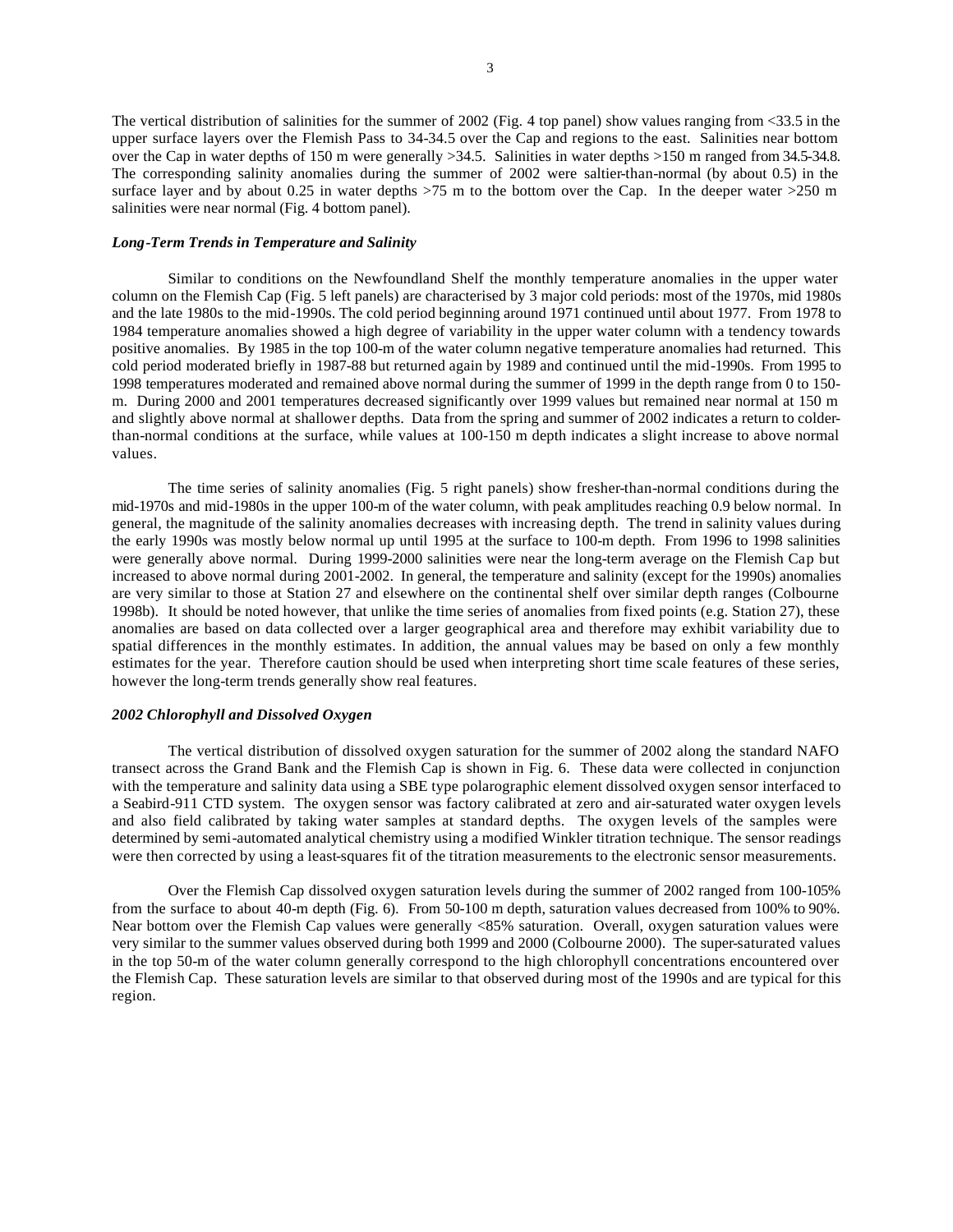The vertical distribution of relative chlorophyll concentrations for the summer of 2002 along the standard NAFO transect across the Grand Bank and the Flemish Cap is shown in Fig. 7. These data were collected in conjunction with the temperature and salinity data using a fluorometer interfaced to a Seabird-911 CTD system. No field calibrations were applied to the chlorophyll values presented here. The chlorophyll concentrations were generally low but somewhat higher over the Flemish Cap compared to the adjacent Grand Bank. Maximum chlorophyll values over the Cap were confined to the surface layer of about 75-m thick (Fig. 7). The higher chlorophyll values over the Flemish Cap appear to extend into mid summer and may indicate an extended offshore plankton bloom relative to the Newfoundland Shelf areas (Colbourne 2000).

#### *Circulation*

The general circulation in the Flemish Cap region consists of the offshore branch of the Labrador Current which flows through the Flemish Pass, more or less trapped to the Grand Bank side of the continental slope area and a jet that flows to the east, north of the Cap. To the south, the Gulf Stream flows to the northeast merging with the Labrador Current to form the North Atlantic Current (Fig. 1 bottom panel). In the absence of strong wind forcing the circulation over the Flemish Cap is dominated by a topographically induced anticyclonic gyre over the central portion of the bank (Kudlo et al. 1984, Ross 1981). The stability of this circulation pattern may influence the retention of ichthyoplankton on the bank and is probably a factor in determining the year-class strength of various fish and invertebrate species, such as cod, redfish and shrimp (Kudlo and Borovkov 1977; Kudlo and Boytsov 1979).

The anticyclonic motion of the water mass around the Flemish Cap was first described by Kudlo and Burmakin (1972), Kudlo and Borovkov (1975) and Kudlo et al. (1984) using geostrophic currents estimated from density measurements. The geostrophic currents perpendicular to the  $47^{\circ}$ N section calculated from the density data collected during the summer of 2000 and 2002 are shown in Figs. 8 and 10. These estimates, which are referenced to 300-m, or the bottom, in water depths less than 300-m, show some of the well-known features of the circulation. The strong baroclinic component of the offshore branch of the Labrador Current west of the Flemish Pass and the northward flowing water of the North Atlantic Current east of the Cap are evident. The current estimates over the Cap itself show evidence of anticyclonic circulation, particularly during 2000. The northward component on the western side of the Cap during 2002 appears much weaker than that observed during the summers of both 1999 and 2000 (Colbourne 2000).

Throughout most of the 1990s and up to 2002 currents on the Flemish Cap during mid-July were measured with hull-mounted 150 kHz RDI acoustic Doppler current profilers (ADCPs) at a spatial resolution of 4-m vertically by approximately 1.5 km horizontally. Measurements were restricted to water depths less than 500 m where bottom referencing was possible. The useful range of the ADCP current measurements during these surveys was about 10 to 300-m depth. The circulation around the Flemish Cap determined from these measurements was predominately anticyclonic in all surveys since 1993, with typical re-circulation times ranging from 50 to 70 days. Vertical crosssections of the north-south currents over the Flemish Cap during July of 2000 and 2002 along 47° N latitude from the ADCP measurements are displayed in Figs. 9 and 11. These measurements show a northward component ranging from 5 to 20 cm/s over the western portion of the Cap in the Flemish Pass area and over the Cap in water depths below 50-m depth. In the surface layer and east of the Cap currents were generally southward with speeds ranging from 5 to 20 cm/s. In general, the details of the circulation patterns measured with ADCPs differ significantly from the geostrophic estimates, thus showing the potential importance of wind driven and tidal currents on the Flemish Cap. Finally, both the measured currents and the geostrophic estimates while showing considerable variability between years, nevertheless show similar features in the overall circulation pattern confirming the existence of anticyclonic circulation around the Flemish Cap.

#### **Acknowledgements**

I thank C. Fitzpatrick, P. Stead, W. Bailey, C. Bromley, J. Craig and S. Kennedy of the oceanography section at the Canadian Northwest Atlantic Fisheries Centre for data collection and processing and for computer software support. I would also like to thank the captain and crew of the CCGS Teleost for field support and to the many scientists whom over the years have contributed to the national database.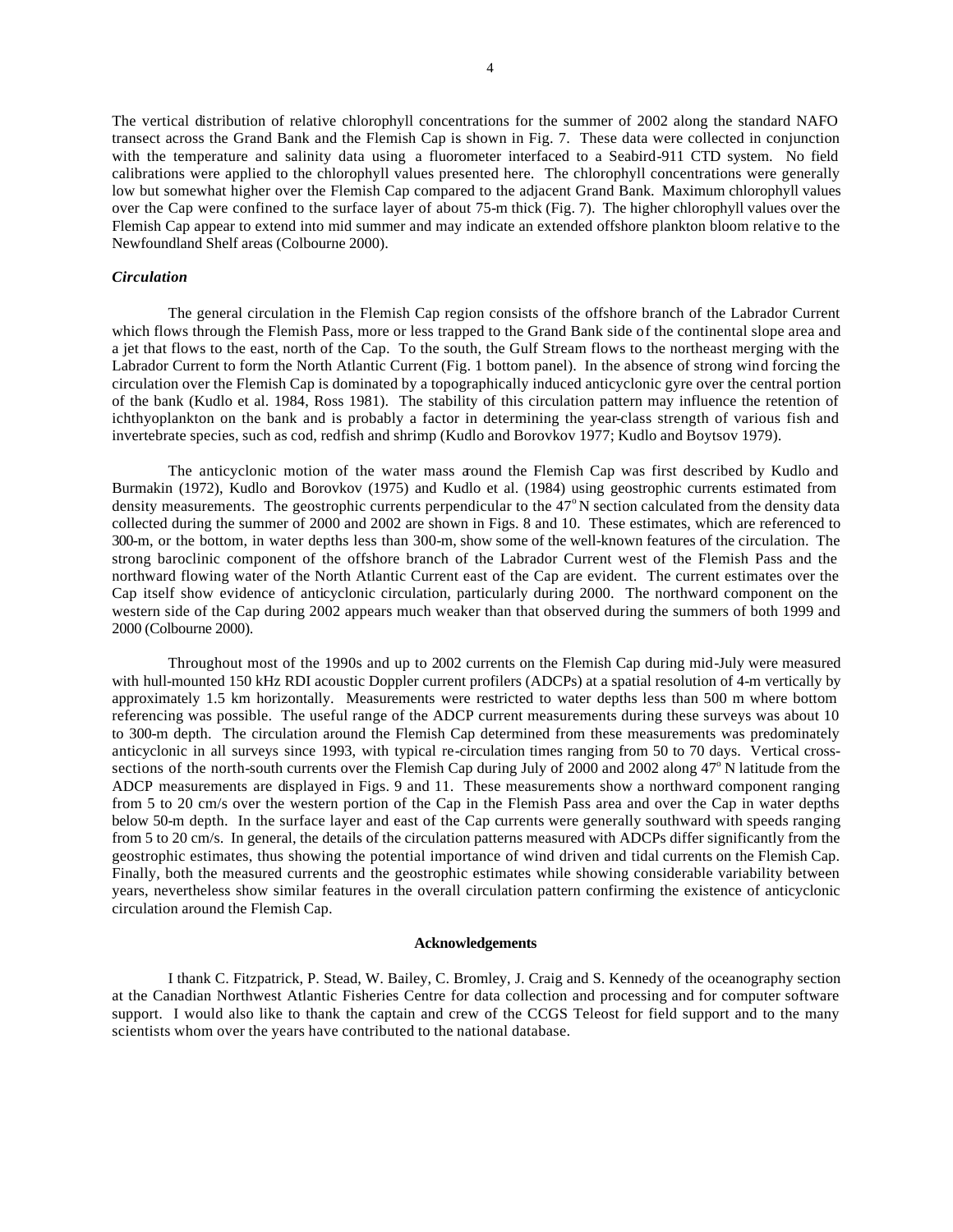### **References**

- Akenhead, S. 1981. Local sea-surface temperature and salinity on the Flemish Cap. NAFO SCR Doc. 87/66, Ser. No. N426 20 p.
- Bailey, W.B. 1982. A time-series of sea-surface temperature on the Flemish Cap, 1962-81. NAFO SCR Doc. 82/4, Ser. No. N489 7 p.
- Cervifio, S. and R. Prego. 1996. Hydrographic conditions on the Flemish Cap in July 1996. NAFO SCR Doc. 97/17, Ser. No. N2847 13 p.
- Colbourne, E.B. S. Narayanan, and S. Prinsenberg. 1994. Climate change and environment conditions in the Northwest Atlantic during the period 1970-1993. ICES mar. Sci. Symp., 198:311-322.
- Colbourne, E. B. 1993. Oceanographic conditions on the Flemish Cap during the summer of 1993, with comparisons to the long-term average. NAFO SCR Doc. 93/107, Ser. No. N2300 36p.
- Colbourne, E. B. 1995. Oceanographic conditions on the Flemish Cap during the summer 1995, with comparisons to the 1961-1990 average. NAFO SCR Doc. 95/102, Ser. No. N2625 12p.
- Colbourne, E. B. 1996. Oceanographic conditions on the Flemish Cap during the summer 1996, with comparisons to the previous year and the 1961-1990 average. NAFO SCR Doc. 96/87, Ser. No. N2770 12p.
- Colbourne, E. B. 1997. Oceanographic conditions on the Flemish Cap during the summer 1997, with comparisons to the previous year and the 1961-1990 average. NAFO SCR Doc. 97/84, Ser. No. N2930 15p.
- Colbourne, E. B. 1998a. Oceanographic conditions on the Flemish Cap during the summer 1998, with comparisons to the previous year and the 1961-1990 Average. NAFO SCR Doc. 98/86, Ser. No. N3087 16p.
- Colbourne, E. B. and K. D. Foote. 1998b. Oceanographic variability on the Flemish Cap. NAFO SCR Doc. 98/35, Ser. No. N3022 56p.
- Colbourne, E. B. 1999. Oceanographic conditions on the Flemish Cap during the summer 1999, with comparisons to the previous year and the 1961-1990 average. NAFO SCR Doc. 99/101, Ser. No. N4180 18p.
- Colbourne, E. B. 2000. Oceanographic conditions on the Flemish Cap during the summer 2000, with comparisons to the previous year and the 1961-1990 average. NAFO SCR Doc. 00/73, Ser. No. N4330 19p.
- Colbourne, E. B. 2001. Oceanographic conditions on the Flemish Cap during the spring of 2001, with comparisons to the previous year and the 1971-2000 average. NAFO SCR Doc. 01/, Ser. No. N4330 19p.
- Drinkwater, K. F., and R. W. Trites. 1986. Monthly means of temperature and salinity in the Grand Banks region. Can. Tech. Rep. Fish. Aquat. Sci. 1450:iv+111 p.
- Drinkwater, K. F. 1996. Climate and oceanographic variability in the Northwest Atlantic during the 1980s and early-1990s. J. Northw. Atl. Fish. Sci. 18: 77-97.
- Garabana, D., J. Gil and R. Sanchez. 2000. Hydrographic conditions on the Flemish Cap in July 1999 and comparison with those observed in previous years. NAFO SCR Doc. 00/08, Ser. No. N4227 13 p.
- Hays, R. M., D.G. Mountain, and T.C. Wolford. 1978. Physical  $\alpha$ eanography and the abiotic influence on cod recruitment in the Flemish Cap region. ICNAF Res. Doc. 77/54, Ser. No. 5107, 33p.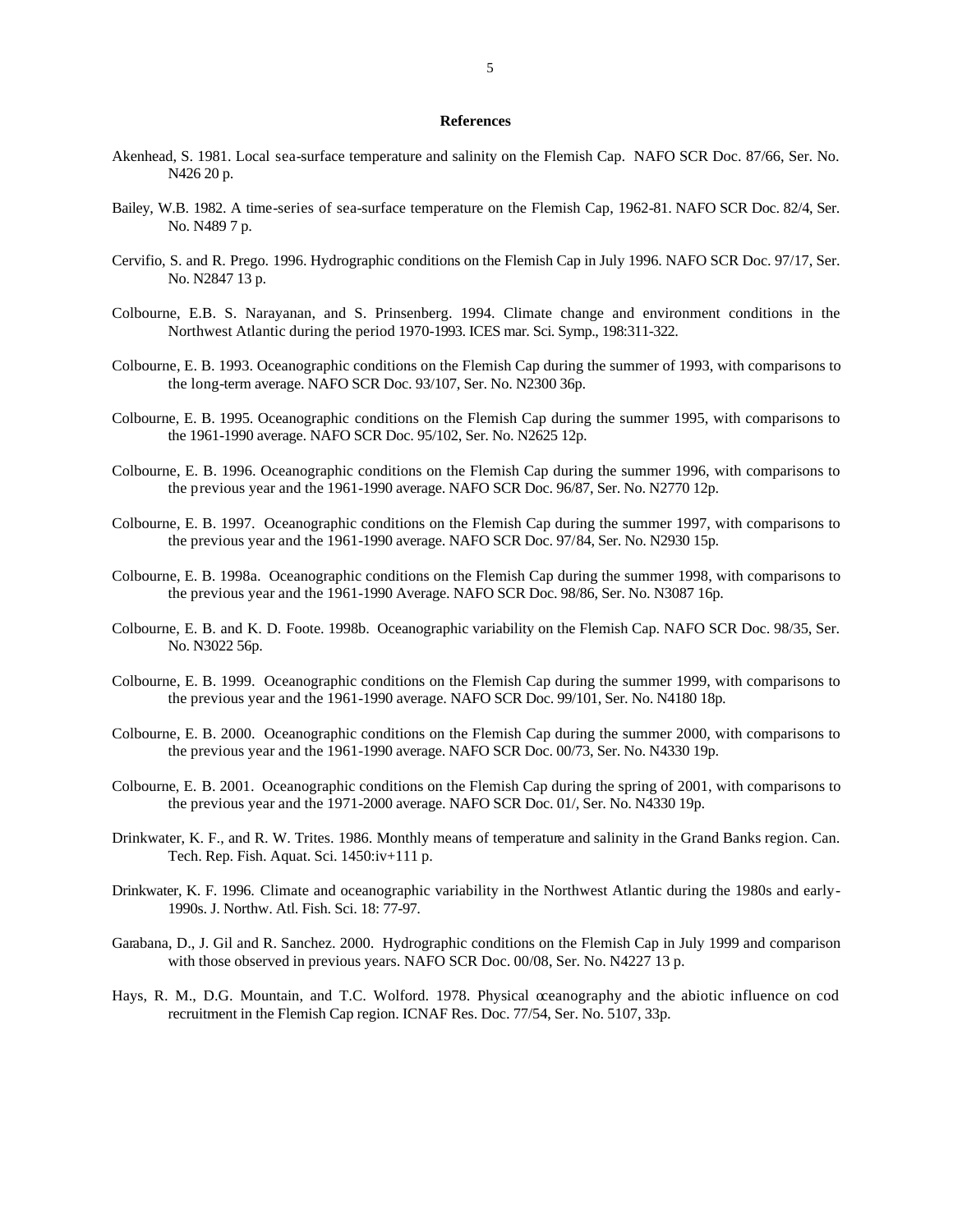- Keeley, J.R. 1981. Mean conditions of potential temperature and salinity along the standard Flemish Cap Section. Mar. Environ. Data Serv. Tech. Rep. No. 9: 148 pp.
- Kudlo, B.P., V.A. Borovkov and N.G. Sapronetskaya. 1984. Water circulation patterns on the Flemish Cap from observations in 1977-82. NAFO Sci. Coun. Studies, 7:27-37.
- Kudlo, B.P., and V.V. Burmakin. 1972. Water circulation in the South Labrador and Newfoundland areas in 1970-71. ICNAF Redbook 1972 (iii):22-33.
- Kudlo, B.P., and V. A. Borovkov. 1975. Circulation of waters in the ICNAF area in 1973-1974. ICNAF Res. Doc. No. 79, Serial No. 3506, 12 p.
- Kudlo, B.P., and V.A. Borovkov. 1977. Hydrological regime of the Labrador Current and reproduction of commercial fishes. Syezd Sovetskikh Okeanologov, Tezisy Dokladov, Moskva vyp. ii:133-134.
- Kudlo, B.P., and V. D. Boytsov. 1979. The effect of water dynamics on year-class strength of cod on Flemish Cap. ICNAF Sel. Papers, 5: 7-9.
- Lopez, Santiago Cervino, 2001. Hydrographic conditions on the Flemish Cap in July 2000. NAFO SCR Doc. 01/24, Ser. No. N4395 10 p.
- Ross, C.K. 1981. Drift of satellite-tracked buoys on the Flemish Cap, 1970-80. NAFO Sci. Counc. Studies, No. 1: p47- 50.
- Stein, M. 1996. Flemish Cap A review on Research Activities with Focus on Oceanographic Conditions. NAFO Sci. Coun. Studies, 25:1-24.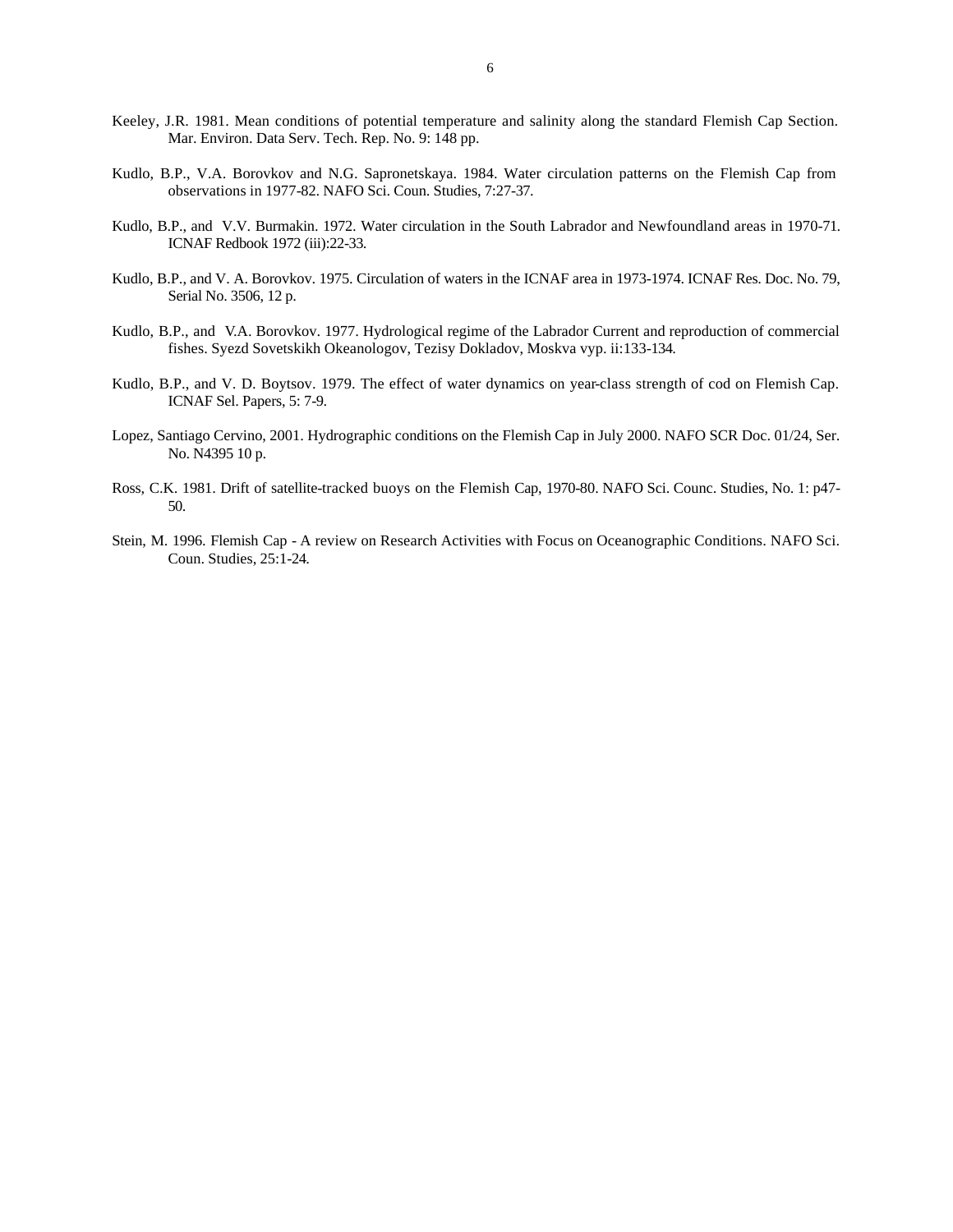

Fig. 1. Areal map showing the standard Flemish Cap section in NAFO Subarea 3 and the Flemish Cap region in NAFO Division 3M (top panel) and the major circulation features around the Flemish Cap area (bottom panel).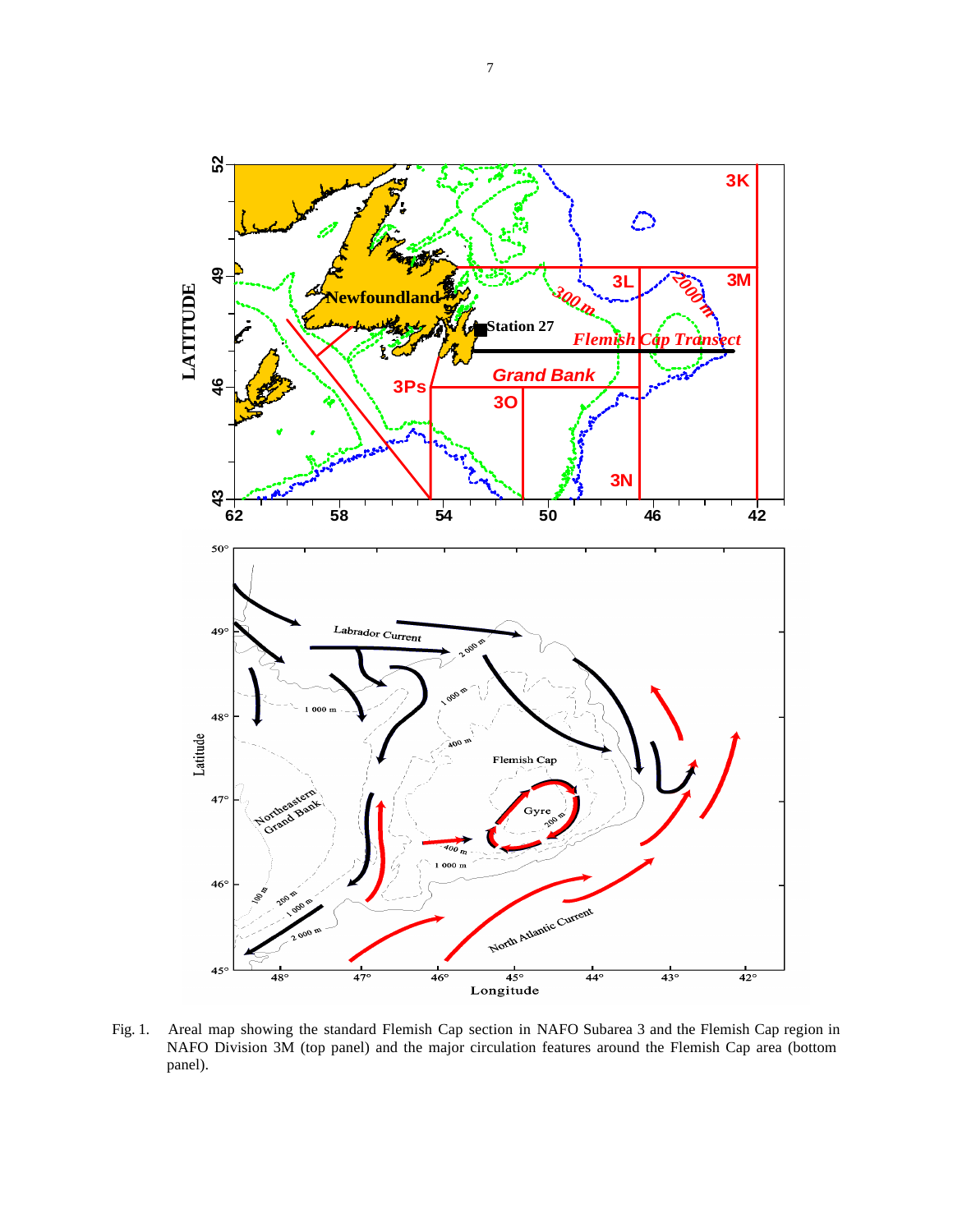

Fig. 2. Average July temperature (in °C) and salinity on the Flemish Cap based on all data collected between 1971-2000.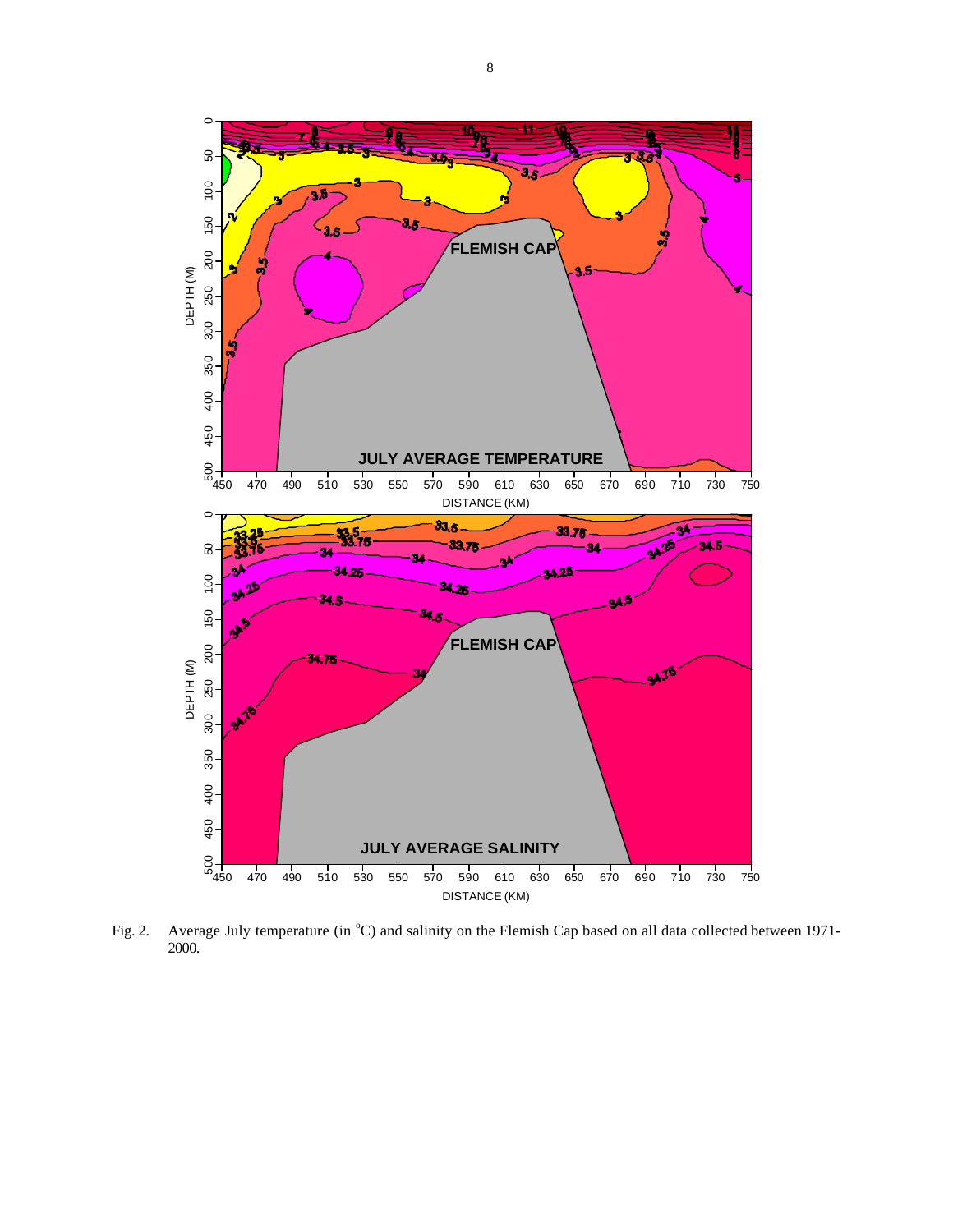

Fig. 3. The vertical distribution of temperature and temperature anomalies (in °C) over the Flemish Cap (along 47°N) for the summer of 2002.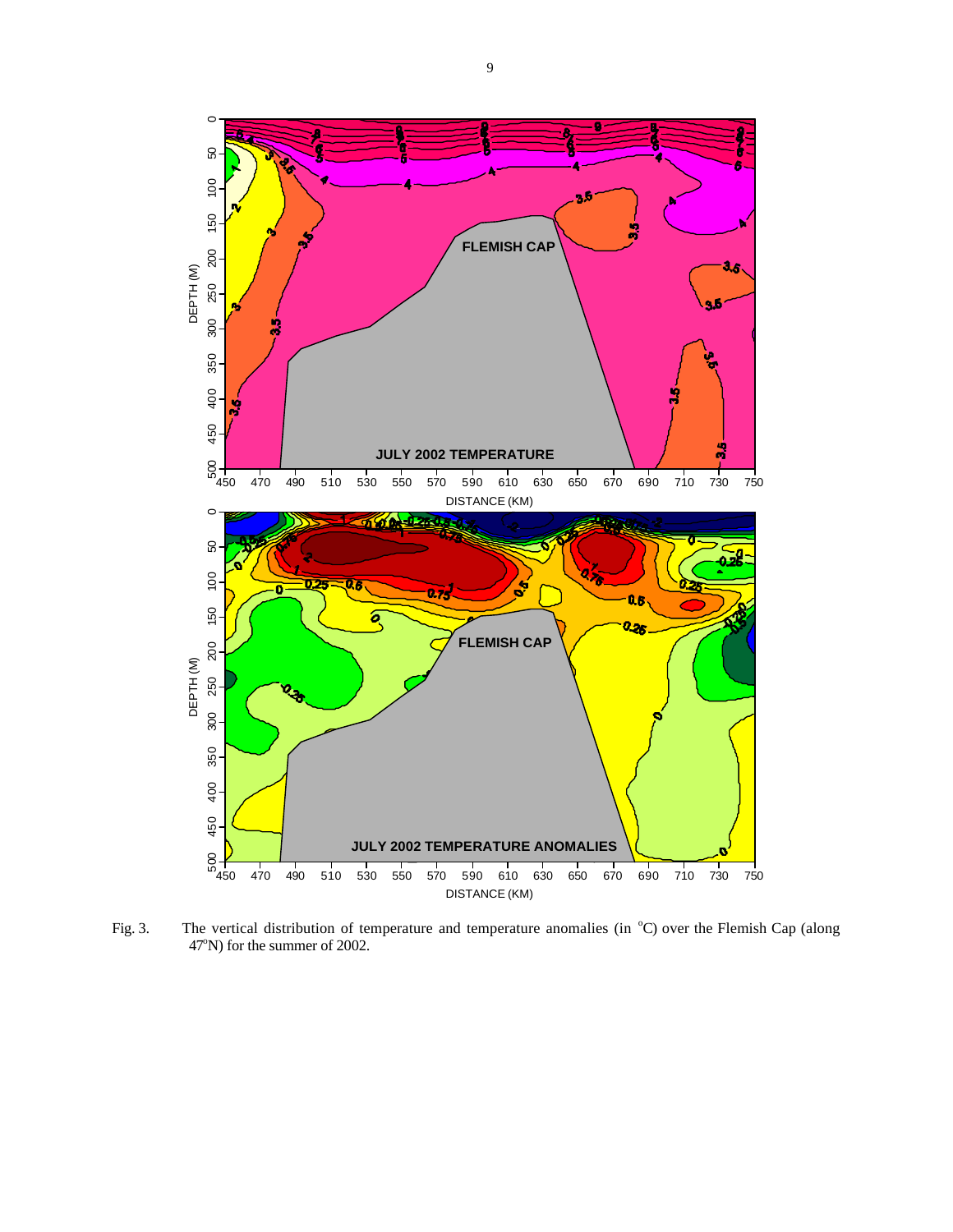

Fig. 4. The vertical distribution of salinity and salinity anomalies over the Flemish Cap (along  $47^{\circ}$  N) for the summer of 2002.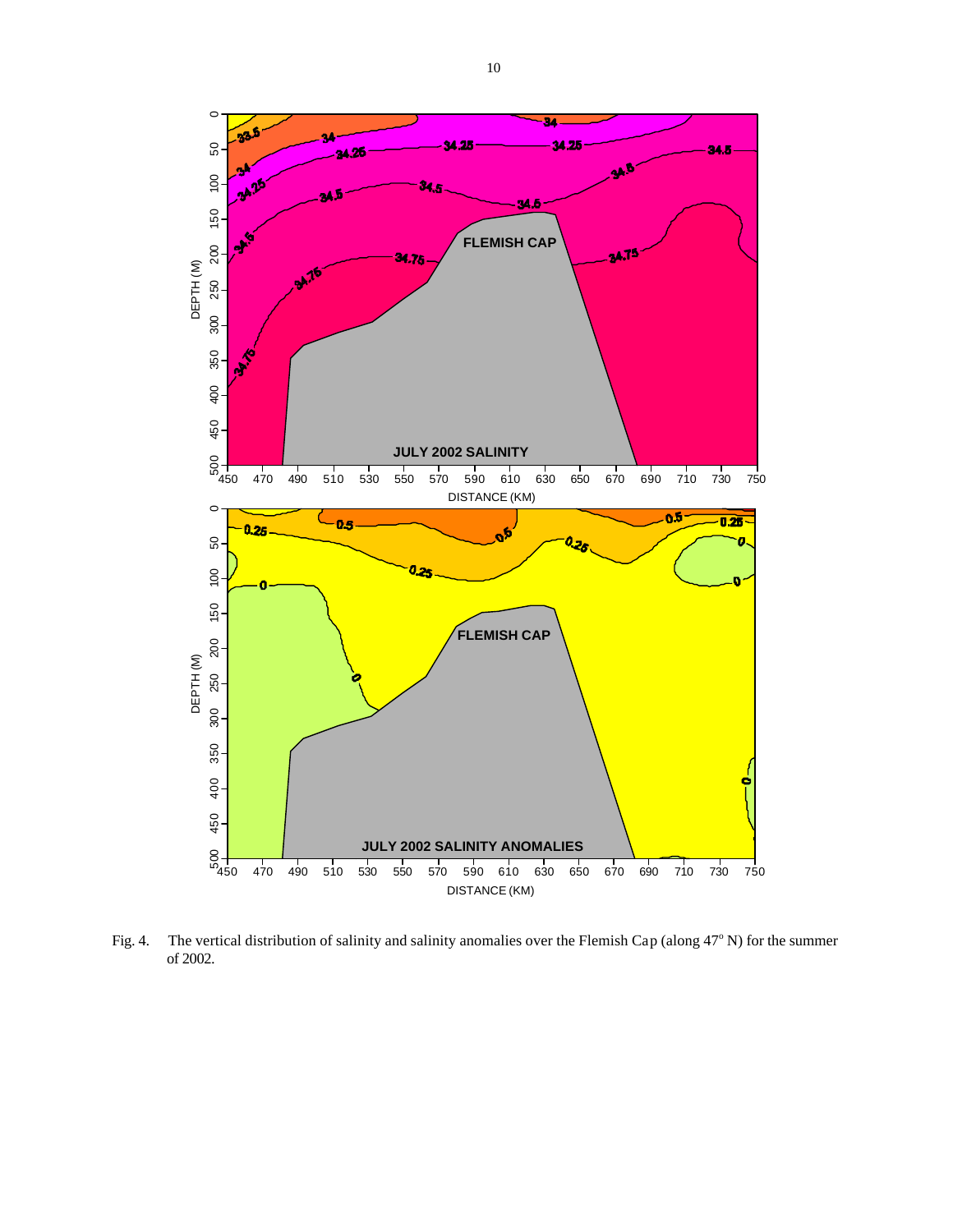

Fig. 5. Annual temperature and salinity anomalies at standard depths on the Flemish Cap in NAFO Division 3M. The solid line represents a 5-year running mean.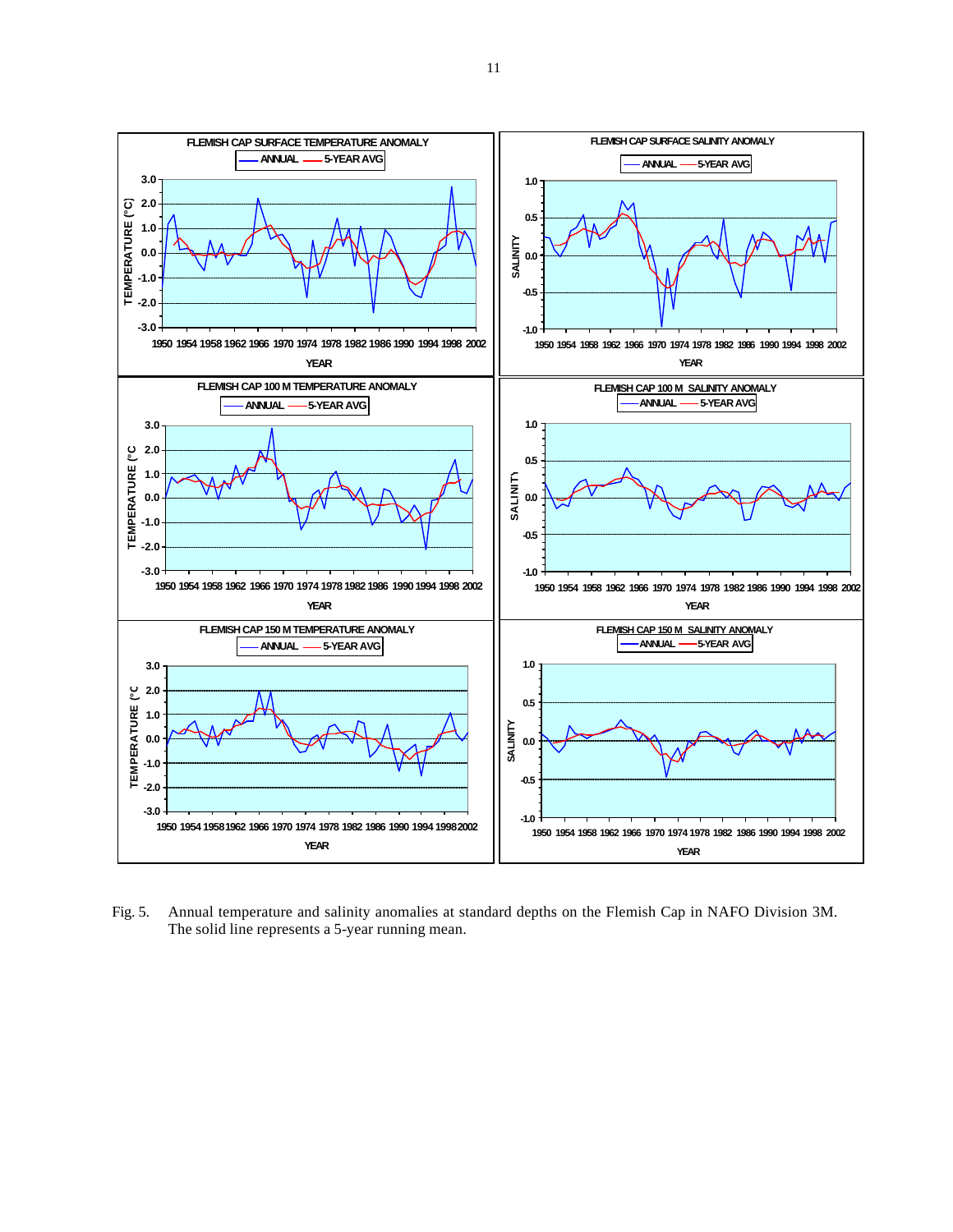

Fig. 6. The vertical distribution of dissolved oxygen percent saturation along  $47^{\circ}$ N for the summer of 2002.



Fig. 7. The vertical distribution of chlorophyll concentrations (mg/l) along the 47°N transect for the summer of 2002.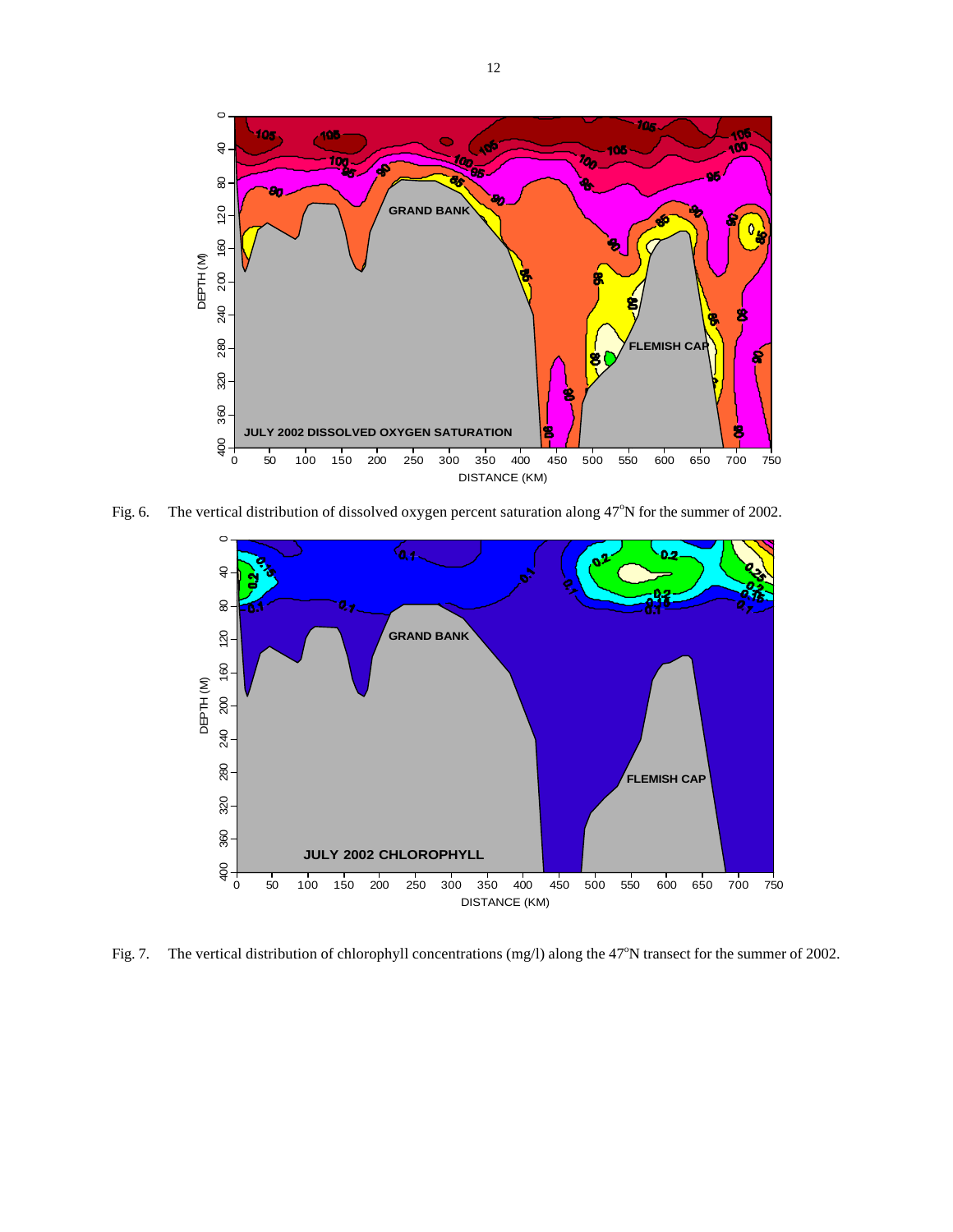

Fig. 8. The vertical distribution of the N-S geostrophic current field (in cm/s) over the Flemish Cap during the summer of 2000 estimated from the density data. Negative currents (blue) are southward and positive currents (red) are northward.



Fig. 9. A vertical cross-section of the N-S current field (in cm/s) over the Flemish Cap (along  $47^{\circ}$  N) during July of 2000 measured with a 150 kHz ADCP. Negative currents (blue) are southward and positive currents (red) are northward.